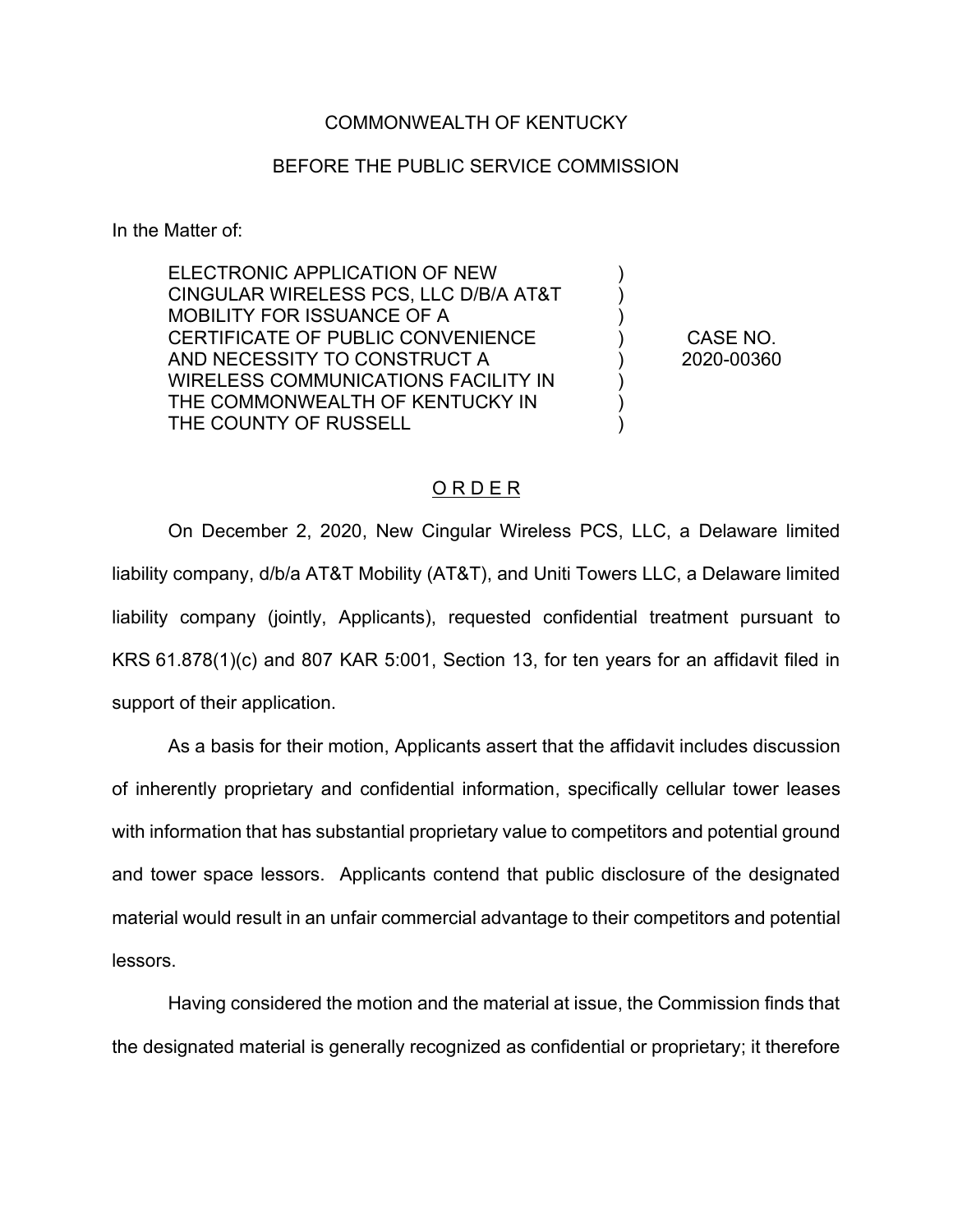meets the criteria for confidential treatment and is exempted from public disclosure pursuant to KRS 61.878(1)(c) and 807 KAR 5:001, Section 13.

IT IS THEREFORE ORDERED that:

1. Applicant's motion for confidential treatment is granted.

2. The designated material granted confidential treatment by this Order shall not be placed in the public record or made available for public inspection for ten years or until further Order of this Commission.

3. Use of the designated material granted confidential treatment by this Order in any Commission proceeding shall comply with 807 KAR 5:001, Section 13(9).

4. Applicants shall inform the Commission if the designated material granted confidential treatment by this Order becomes publicly available or no longer qualifies for confidential treatment.

5. If a nonparty to this proceeding requests to inspect the material granted confidential treatment by this Order and the period during which the material has been granted confidential treatment has not expired, Applicants shall have 30 days from receipt of written notice of the request to demonstrate that the material still falls within the exclusions from disclosure requirements established in KRS 61.878. If Applicants are unable to make such demonstration, the requested material shall be made available for inspection. Otherwise, the Commission shall deny the request for inspection.

6. The Commission shall not make the requested material available for inspection for 30 days from the date of service of an Order finding that the material no longer qualifies for confidential treatment in order to allow Applicants to seek a remedy afforded by law.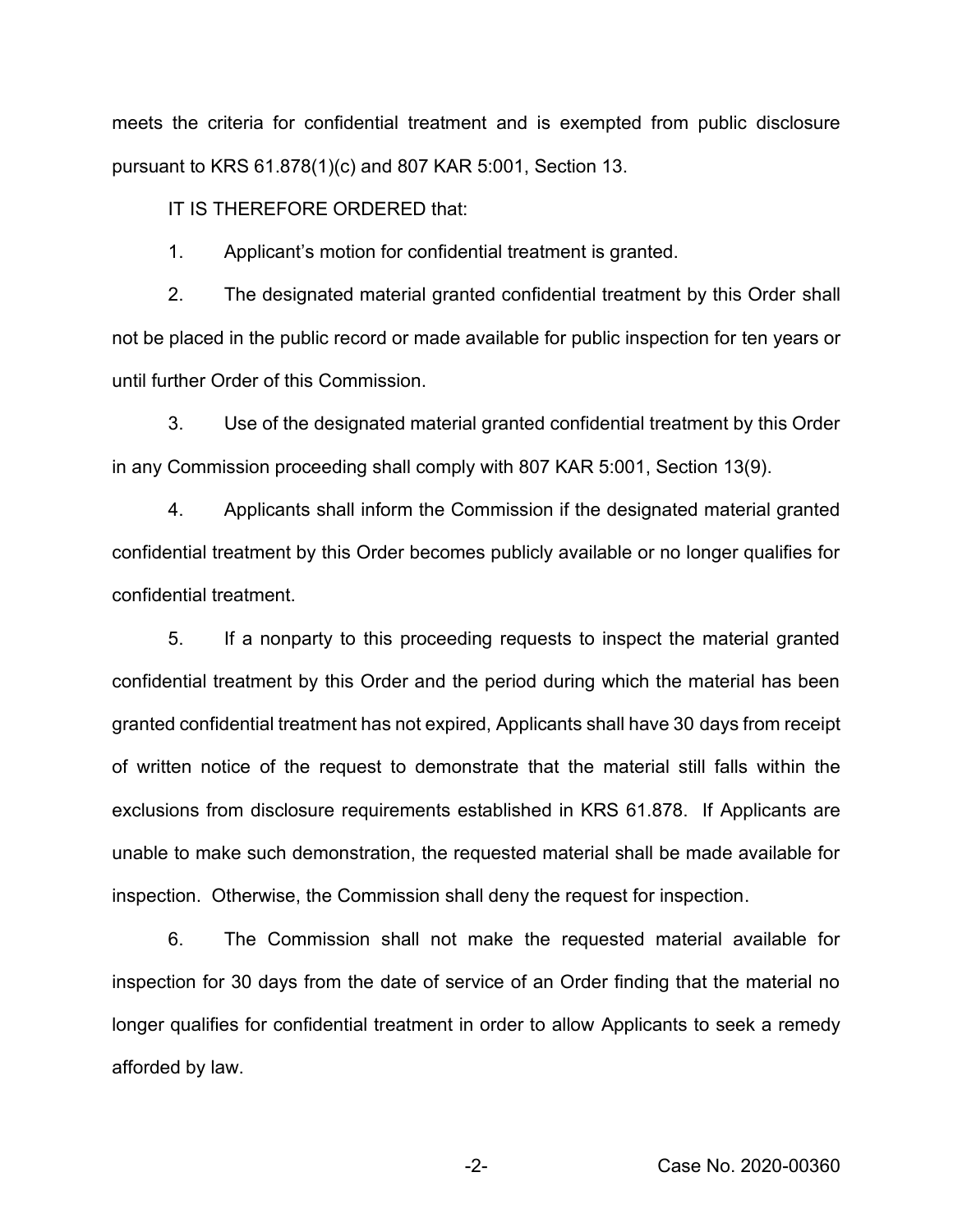By the Commission



ATTEST:

 $\omega$ 

Executive Director

Case No. 2020-00360